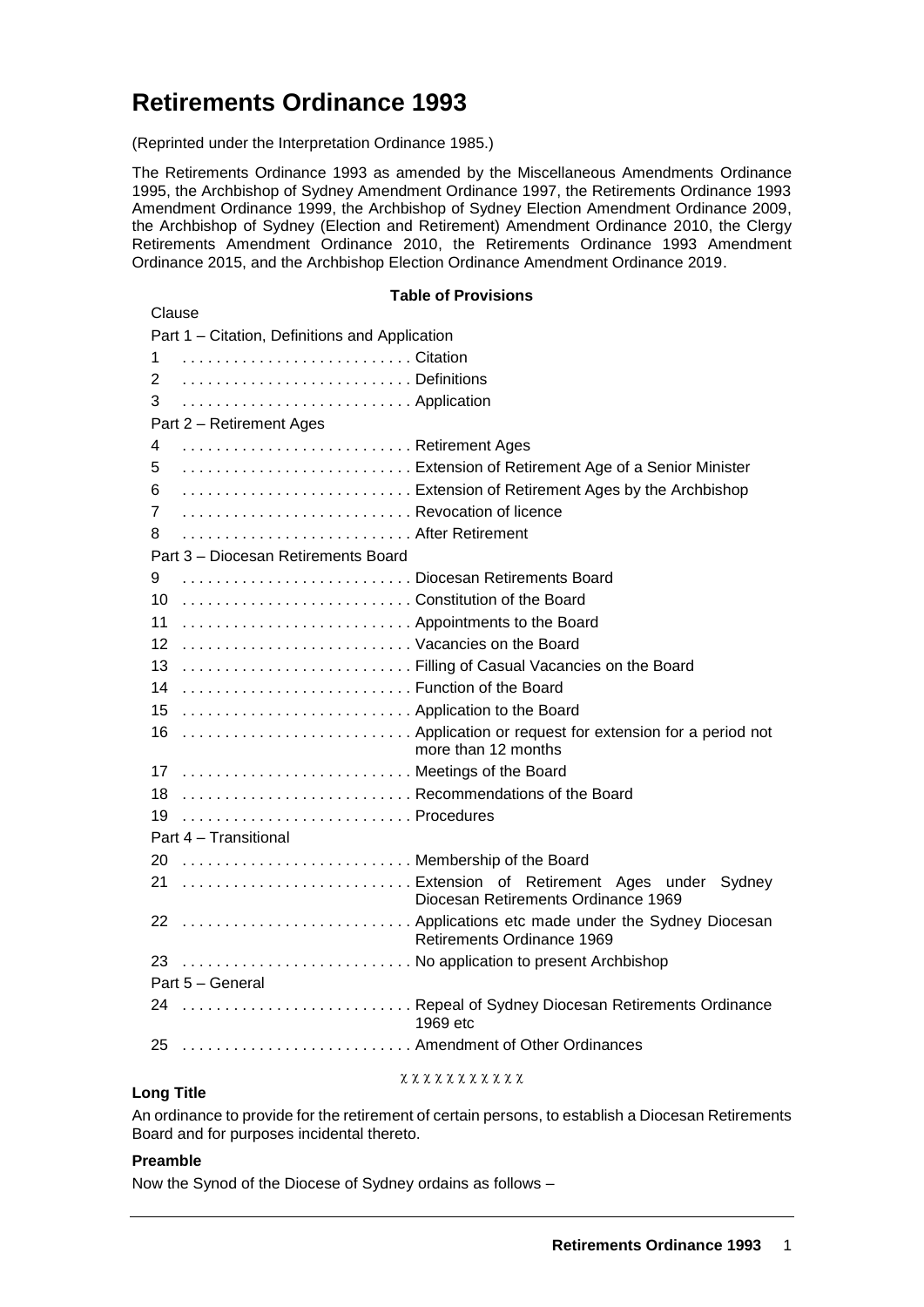# **1. Citation**

This ordinance may be cited as the "Retirements Ordinance 1993".

## **2. Definitions**

In this ordinance unless the context otherwise requires –

"Appeal" means a requirement under clause 16(3).

"Application" means an application under clause 15(1).

"Board" means the Diocesan Retirements Board constituted by this ordinance.

"Chairman" means the chairman of the Board or the alternate chairman of the Board.

"Former Board" means the Diocesan Retirements Board constituted under the Former Ordinance.

"Former Ordinance" means the Sydney Diocesan Retirements Ordinance 1969-1985. "Minister" means –

- (a) a Senior Minister;
- (b) a Parochial Minister;
- (c) a clerical canon of St Andrew's Cathedral or any provisional cathedral in the Diocese; and
- (d) a person licensed to officiate in the Diocese by a licence which, under its terms, is not revocable by the Archbishop at any time.

"Parochial Minister" means a person in holy orders licensed as incumbent to a Parochial Unit or licensed as curate-in-charge, curate or assistant minister of or in a Parochial Unit.

"Parochial Unit" means a parish or provisional parish in the Diocese.

"Request" means a request under clause 15(2).

"Retirement Age" means the age that the person in question must reach in order to qualify for the aged pension under the Social Security Act 1947 or any legislation succeeding that Act.

*Note: By 1 July 2013 the qualifying age for the aged pension for women will have progressively risen from 60 to 65. The qualifying age for both men and women will be increased by 6 months every 2 years starting from 1 July 2017 up to 1 July 2023, when the qualifying age for both men and women will reach 67.*

"Senior Minister" means –

- (a) the Archbishop;
- (b) an Assistant Bishop;
- (c) the Dean; and
- (d) an Archdeacon.

## **3. Application**

(1) Except as provided in clause 3(2), this ordinance does not apply to a Minister who is an employee.

- (2) If a Minister
	- (a) is an employee; and
	- (b) holds a licence to officiate in the Diocese,

clause 7 applies to that licence.

(3) This ordinance is subject to any other ordinance which requires a Minister to retire at a time or at an age before the age specified in this ordinance.

## Part 2 – Retirement Ages

## **4. Retirement Ages**

(1) It is a term of the appointment or licensing of a Minister (other than the Archbishop) appointed or licensed after 16 October 1969 that, subject to clauses 5 and 6, such person retires at the Retirement Age.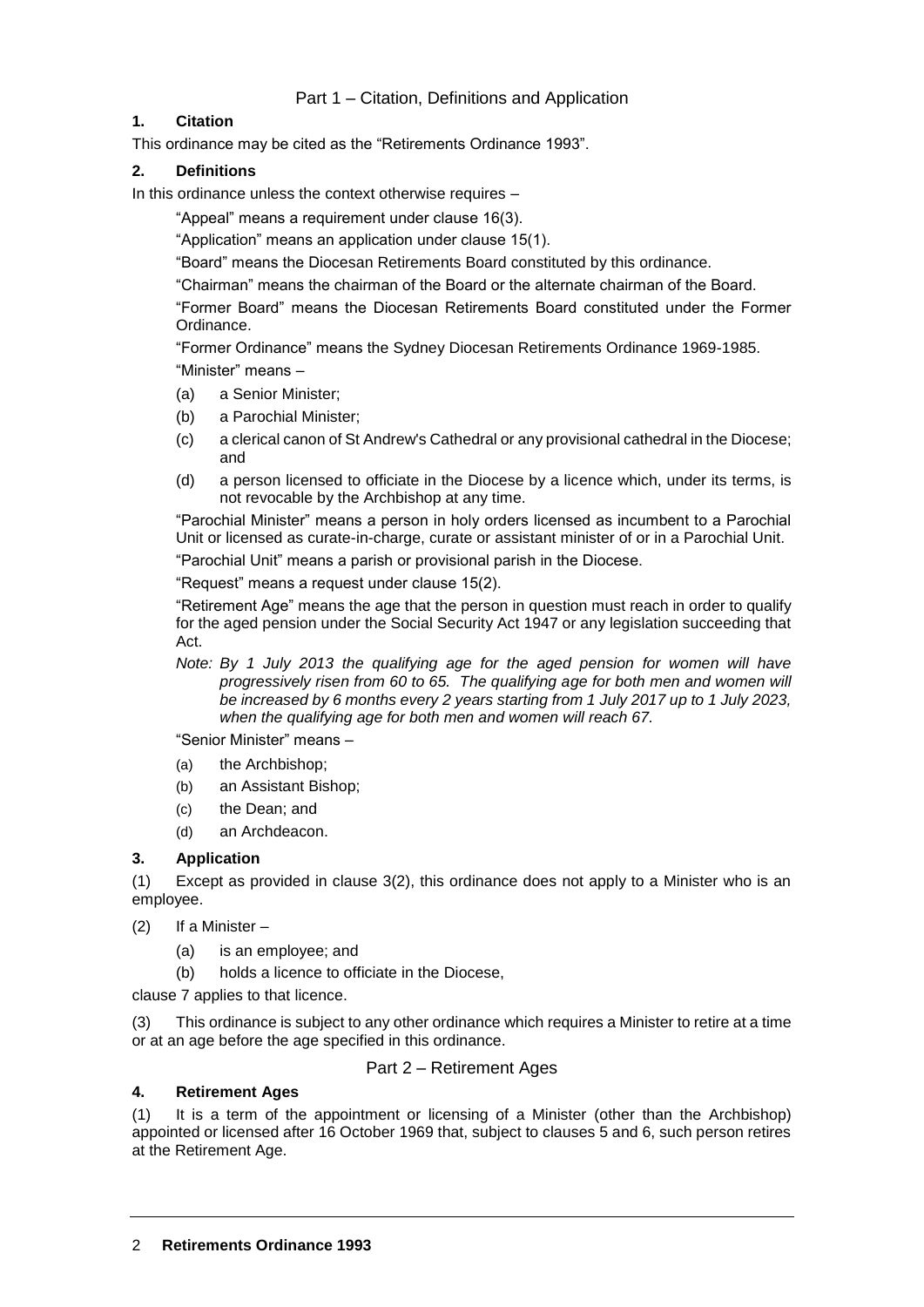(2) It is a term of appointment of a person elected as the Archbishop that, subject to clause 5, such person retires at age 68 years.

## **5. Extension of Retirement Age of a Senior Minister**

(1) The age at which a Senior Minister to whom clause 4 applies retires may be extended to an age not beyond 70 years –

- (a) in the case of the Archbishop, by resolution of the Standing Committee passed
	- by a three-quarters majority of members present and entitled to vote in each house of clergy and laity at the relevant meeting; and
	- (ii) after the Archbishop has reached the age of 65 years;
- (b) in the case of an Assistant Bishop or an Archdeacon, by the Archbishop and the Standing Committee; and
- (c) in the case of the Dean, by the Archbishop and St Andrew's Cathedral Chapter.

(2) If the Archbishop is appointed Primate of the Anglican Church of Australia the age at which that Archbishop retires is extended until age 70 years.

(3) Notwithstanding subclause (1), since it is desirable to hold an election Synod in the first half of the year, a further extension up to six months may be given to the Archbishop, by resolution of the Standing Committee passed by a three-quarters majority of members present and entitled to vote in each house of clergy and laity at the relevant meeting.

## **6. Extension of Retirement Ages by the Archbishop**

The Archbishop may, following receipt of a recommendation of the Board, extend the age at which a Minister (not being a Senior Minister) to whom clause 4 applies retires to an age not beyond 70 years.

## **7. Revocation of licence**

The licence of a Minister may be revoked by the Archbishop (after giving to that Minister opportunity to show cause) where –

- (a) in the case of a Minister to whom clause 4 applies the Minister has attained the Retirement Age and all extensions granted under this ordinance have expired; and
- (b) in the case of a Minister to whom clause 4 does not apply  $-$ 
	- (i) the Minister has attained 70 years; and
	- (ii) the Board is satisfied that the superannuation benefits and other payments and accommodation available to the Minister on the Minister's retirement, and for the Minister's pension, are adequate for the Minister's needs.

## **8. After Retirement**

A Minister who has reached the Retirement Age may be licensed to such position in the Diocese as the Archbishop may determine provided that the terms of the licence are such that, after giving the Minister opportunity to show cause, it may be revoked upon not less than 30 days notice being given to the Minister.

## Part 3 – Diocesan Retirements Board

## **9. Diocesan Retirements Board**

The Diocesan Retirements Board is established.

## **10. Constitution of the Board**

The Board consists of –

- (a) a chairman and a deputy chairman each of whom must be an Assistant Bishop nominated by the Archbishop;
- (b) five Ministers; and
- (c) five lay members, each of whom must be a communicant member of the Anglican Church of Australia.

## **11. Appointments to the Board**

(1) Subject to clause 20, the Archbishop-in-Council must make appointments to the Board as soon as reasonably possible after the first ordinary session of each Synod.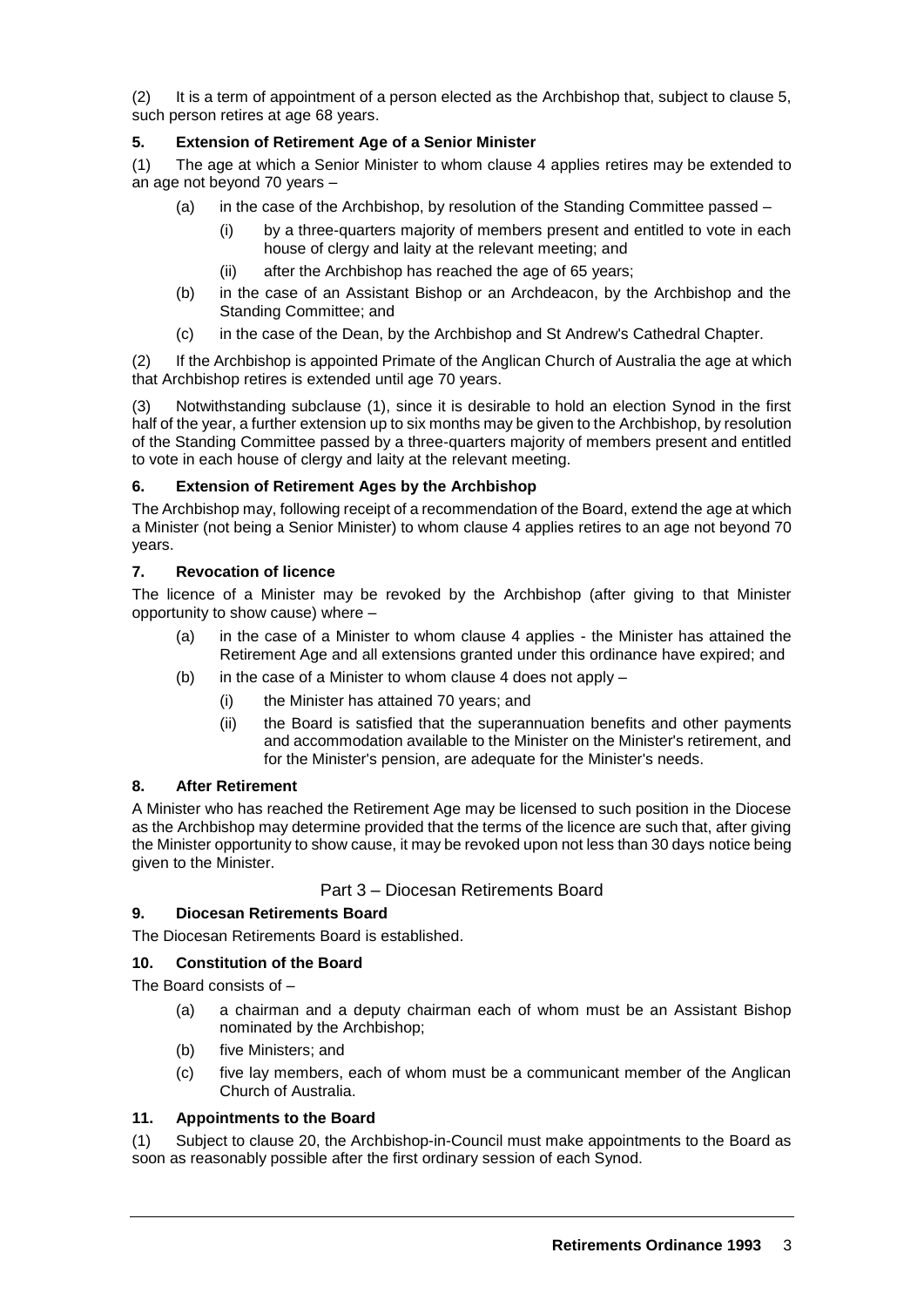(2) Subject to clause 12, members of the Board hold office until the next succeeding appointment (under clause 11(1)).

(3) A person of or above the Retirement Age is not eligible to be appointed a member of the Board.

(4) A person who is proposed or nominated to be appointed as a lay member of the Board must prior to the person's appointment make the following declaration –

> "I declare that I am a communicant member of the Anglican Church of Australia.".

#### **12. Vacancies on the Board**

A member of the Board vacates office –

- (a) upon attaining the Retirement Age;
- (b) if such person dies, resigns, or is absent from the State for a period of three months without leave of absence;
- (c) if the Archbishop certifies that in his opinion the member is incapable of performing that member's duties as a member of the Board;
- (d) in the case of a clerical member, if the member ceases to hold the Archbishop's licence; or
- (e) in the case of a lay member, if the member ceases to be a communicant member of the Anglican Church of Australia.

#### **13. Filling of Casual Vacancies on the Board**

A casual vacancy on the Board is to be filled by a person appointed by the Archbishop-in-Council.

#### **14. Function of the Board**

The Board may make recommendations to the Archbishop regarding extensions of service for a Minister (other than a Senior Minister) beyond the retirement age applicable to the Minister.

#### **15. Application to the Board**

(1) A Minister (other than a Senior Minister) may apply to the Board for one or more extensions of the retirement age applicable to the Minister.

(2) The Archbishop, an Assistant Bishop or the Registrar may request that the Board consider whether the retirement age of a Minister who has not made an Application should be extended.

- (3) An Application and a Request must
	- (a) be made in writing to the Chairman by the applicant or the person making the Request; and
	- (b) be received by the Chairman no later than one calendar month before the applicant or the person the subject of the Request is due to retire provided that the Board, in its discretion may accept as adequate a period of less than one month.

(4) A person who has made an Application or is the subject of a Request has an extension in office for a period of three months after the date on which such person is required to retire.

## **16. Application or request for extension for a period not more than 12 months**

(1) This clause applies to an Application or a Request, in each case for an extension of the retirement age by not more than 12 months, made by or in respect of a Minister, not being a Senior Minister, whose retirement age has not been extended under this ordinance (apart from clause 15(4)).

(2) If an Application or a Request to which this clause applies is considered by the Chairman, the Chairman must notify the person who has made the Application or who is the subject of the Request of the proposed recommendation concerning the Application or Request.

(3) A Minister who has made an Application or is the subject of a Request to which this clause applies who is dissatisfied with a proposed recommendation of the Chairman prepared in relation to the Application or Request may, within 14 days after receiving notification of the proposed recommendation, require that the Application or Request be dealt with by the Board.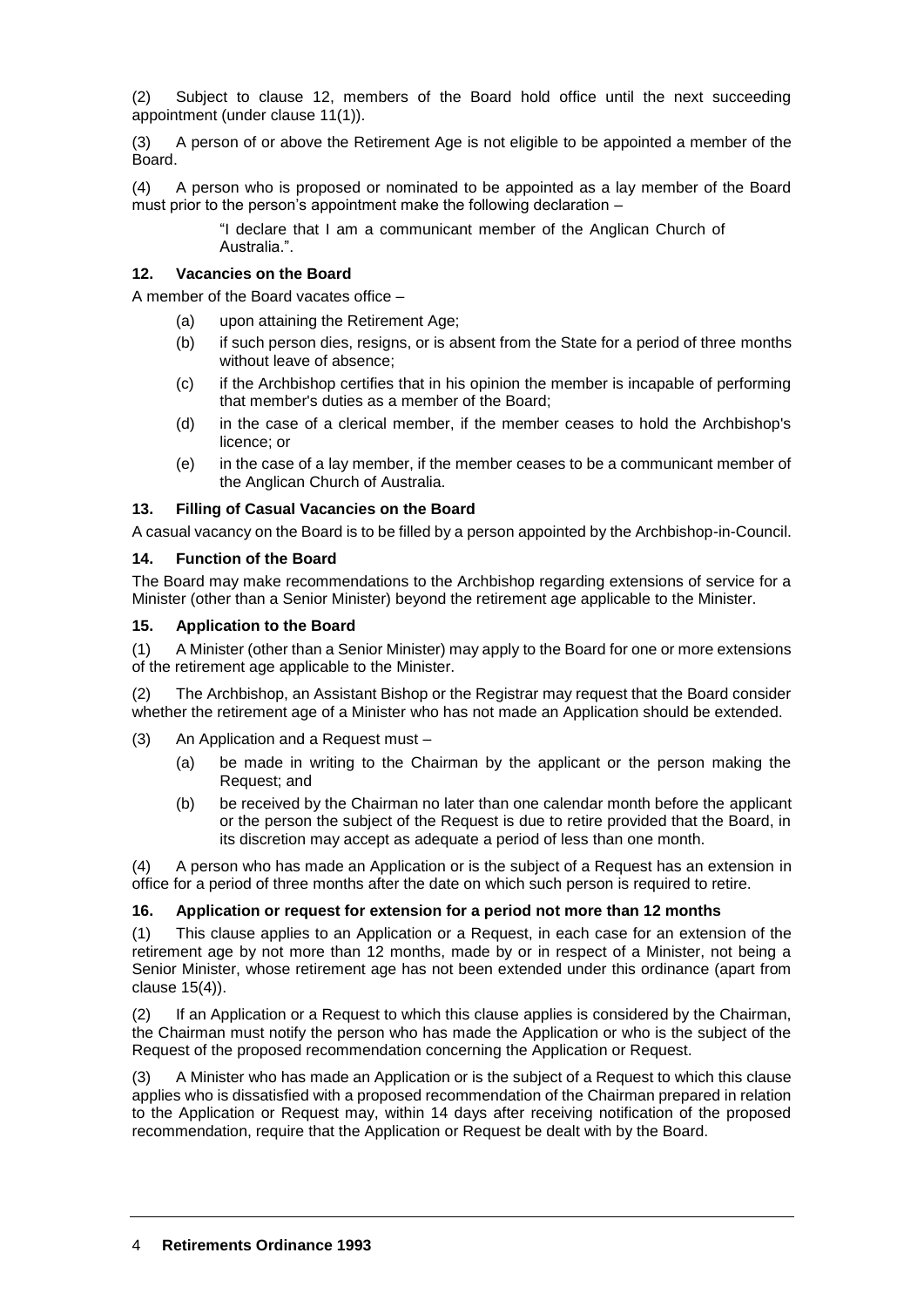(4) If, following notification under clause 16(3), the person who made the Application or who is the subject of the Request does not request that the Application or the Request be dealt with by the Board, the proposed recommendation of the Chairman is the recommendation of the Board.

## **17. Meetings of the Board**

- (1) Within 3 months after receipt of
	- (a) an Application for an extension of a Minister's retirement age of more than 12 months;
	- (b) a Request for an extension of a Minister's retirement age of more than 12 months;
	- (c) an Application or Request to which clause 16 applies which is not considered by the Chairman under clause 16(2); or
	- (d) an Appeal,

the Chairman must convene a meeting of the Board for the purpose of considering the Application, Request or Appeal.

(2) For the purpose of receiving evidence, the Chairman must invite in writing the person who made the Application, the person the subject of the Request or the person who made the Appeal (which person is entitled to be heard), and such other persons as the Board may consider necessary, to attend the meeting of the Board.

(3) A quorum for a meeting of the Board is the Chairman, two clerical members and two lay members.

(4) The Chairman convening the meeting of the Board or, in the absence of that person, the other Chairman, is to preside at a meeting of the Board.

The Chairman presiding at a meeting of the Board has a deliberative vote and, in the event of an equality of votes, has a second or casting vote.

(6) No person whose case is under consideration may act as a member of the Board.

## **18. Recommendations of the Board**

The Chairman must deliver the recommendations of the Board to the Archbishop. The Board is not required to give reasons for any recommendation.

## **19. Procedures**

Subject to the terms of this ordinance, the Board may determine its own procedures. The Board may by resolution make and revoke and from time to time make further regulations as it considers fit for the purpose of determining or regulating its procedures.

# Part 4 – Transitional

# **20. Membership of the Board**

The first members of the Board are those persons who were, immediately prior to the date of assent to this ordinance, members of the Former Board and eligible for appointment under clauses 10 and 11(3). A vacancy on the Board which occurs because a member of the Former Board is not eligible for appointment to the Board is taken to be a casual vacancy.

#### **21. Extension of Retirement Age under Sydney Diocesan Retirements Ordinance 1969-1985**

The extension of the retirement age of a Minister under the Former Ordinance is taken to be an extension of the retirement age under this ordinance.

#### **22. Applications etc made under the Sydney Diocesan Retirements Ordinance 1969-1985**

(1) A request for the extension of the retirement age made by a Minister under the Former Ordinance which has not been considered by the Former Board prior to the date of assent to this ordinance is taken to be an Application made under this ordinance.

(2) A request by the Archbishop or an Assistant Bishop made under clause 13(1)(b) of the Former Ordinance which has not been considered by the Former Board prior to the date of assent to this ordinance is taken to be a Request made under this ordinance.

(3) A request by a Minister made under clause 13(5) of the Former Ordinance which has not been considered by the Former Board prior to the date of assent to this ordinance is taken to be an Appeal made under this ordinance.